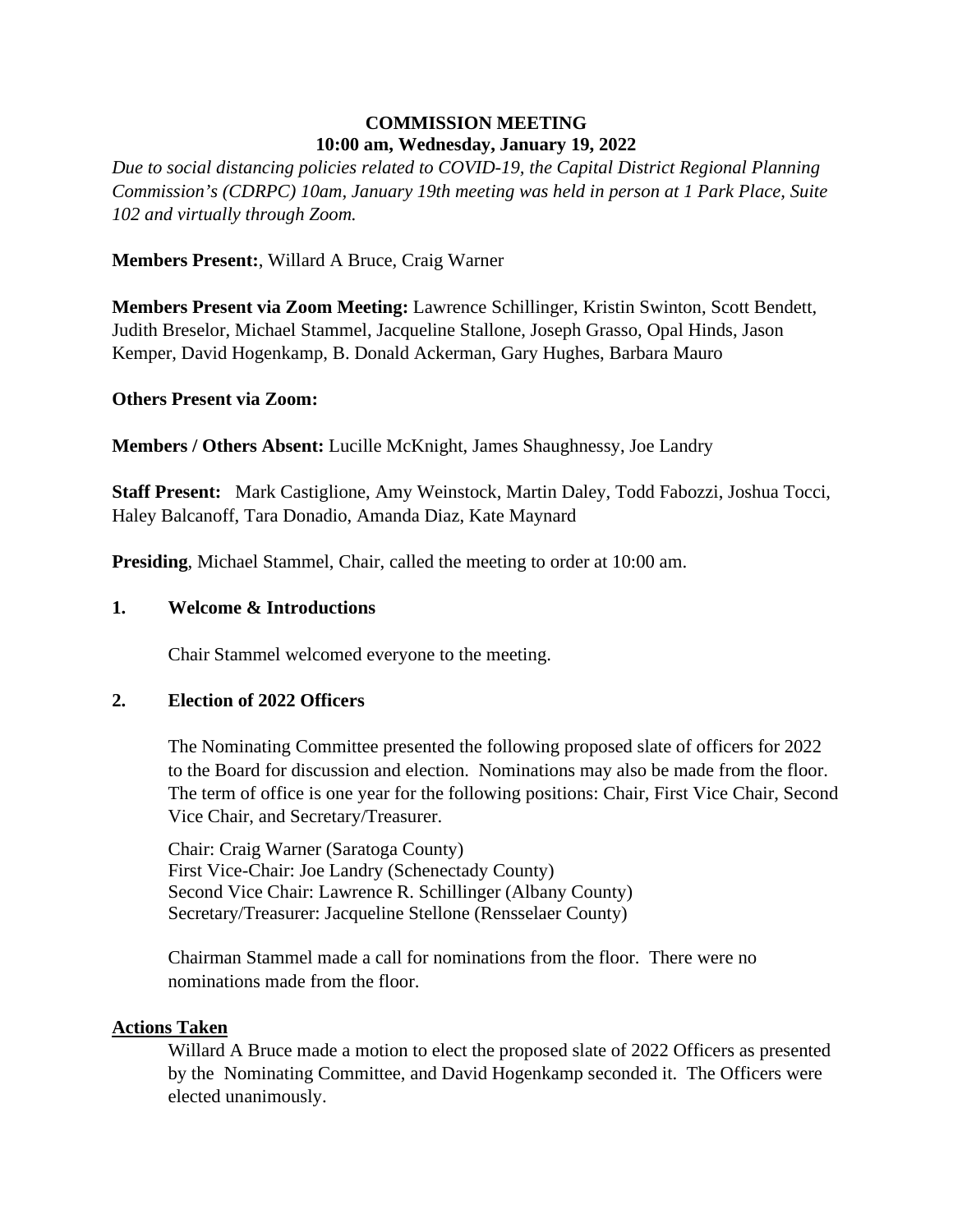### **3. Approval of December 15, 2021 meeting minutes**

Willard A Bruce made a motion to approve the December 15, 2021 meeting minutes and Barbara Mauro seconded it. The motion was approved unanimously.

#### **4. Financial Statements December 31, 2021**

The current financial statements through December 2021 were presented to the Board.

All invoices have been sent to the counties and final quarter billings will be completed in January 2022.

The revenues shown for some work completed during October and December for contracts that are billed on a quarterly basis are still estimates as the fourth quarter invoices are still being finalized for billing in January. For expenses, with the exception of the utility costs, the rent has been fully paid for 2021 along with the employee health insurance. Also, the New York Retirement bill payment due in February 2022 was paid in December the amount of \$65,549.44.

Through twelve months of the fiscal year, revenues are at 98.2% of the budgeted amount and expenses are at  $94.7\%$ . Par = 100%. The estimated net operating surplus through December is \$40,218.51. Additional adjustments related to compensated absences and pension obligation will reduce the surplus before it's finalized.

The overage in the Miscellaneous Income line reflects paid family leave reimbursement. The overages on the expense side include Consultant Services resulting from a CARES act supply chain project that while approved, wasn't in the budget; Printing and Publishing due to an underestimate of Facebooks ads related to our CHC program; Miscellaneous expenses reflects two office cleanings related to COVID; and Unemployment Insurance reflects increases driven by COVID.

As noted on the Balance Sheet, on December 31 we had \$120,261 cash in the bank not including amounts for the NYSERDA CECP program and the CD. The outstanding receivables total \$469,776. Receivables reflect the estimated grant revenues for Q4. The majority of the receivables reflect the payment due to CDRPC from NYSERDA and NYS DOS for CSP administration and the DEC for the 604b program.

Estimated fund balance at the close of 2021 is \$557,629.

Third quarter invoices have been submitted to the appropriate billing agencies for the CDYCI, Combined Sewer Overflow, Water Quality, EDA, NYSERDA and the UPWP (Transportation) work programs. Final quarterly billings have been sent to Schenectady and Saratoga Counties.

Through November 30, revenues are at 84% and expenses are at 88%. Par is 92%. We're tracking under on the revenue side until we book Q4 revenues from our granting agencies. On the expense side, we're tracking over on consultant services which is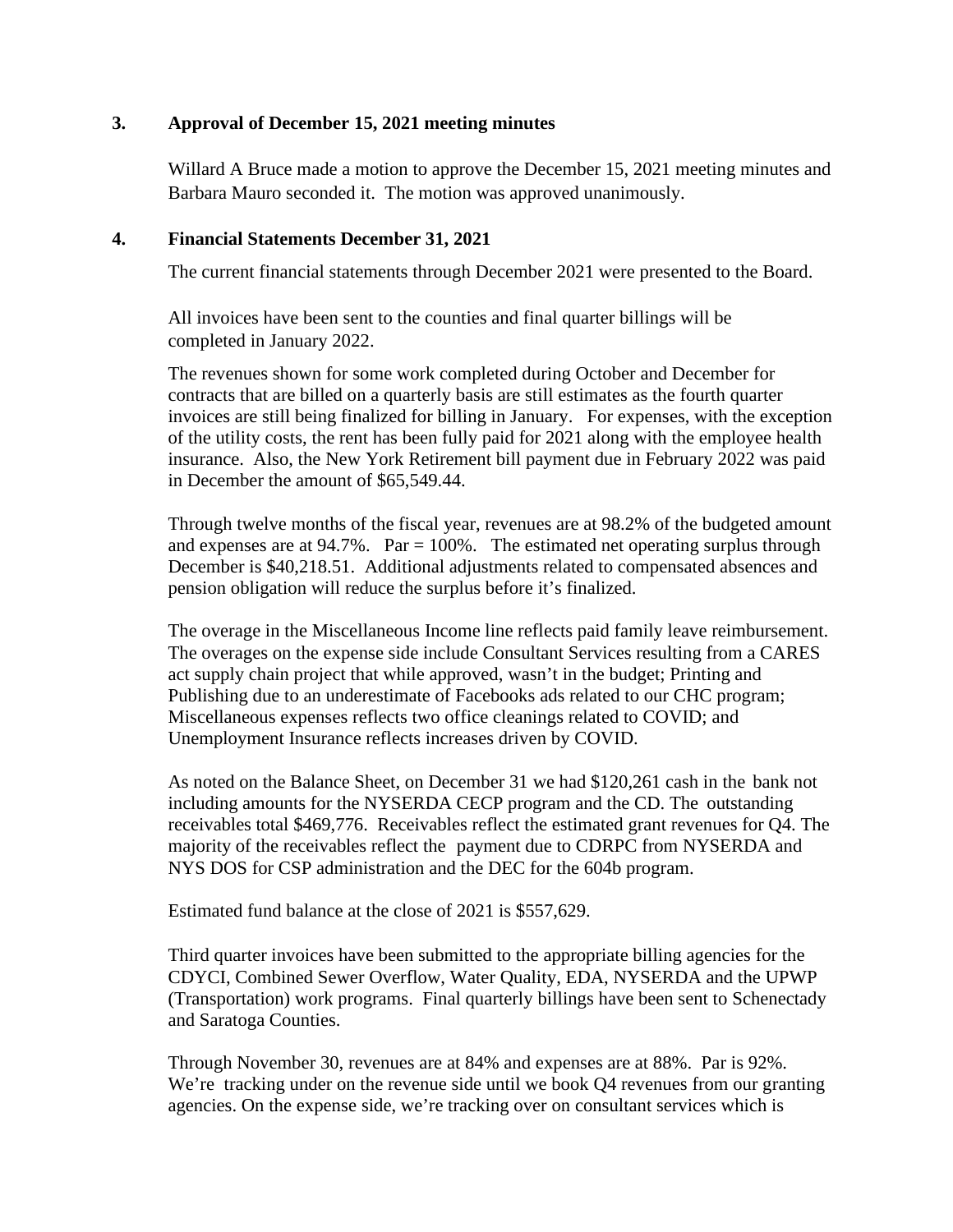related to our off shore wind supply chain work which is reimbursable through the CARES Act funds. The Printing and Publishing is over primarily due to Facebook ads related to the Clean Heating and Cooling Program which is 100% reimbursable.

As noted on the Balance Sheet, on November 30th we had \$216,793 cash in the bank not including amounts for the NYSERDA CECP program, FSA, the CD and the clearing account. The outstanding receivables total \$266,000. The majority of the amounts owed are related to UPWP, NYSERDA, CSO and the Q3 billings.

### **Action Taken**

Barbara Mauro made a motion to approve the Financial Statements through December 31, 2021 and Judith Breselor seconded it. The motion was approved unanimously.

\*It was realized that the meeting was not being live streamed at this time, and a motion was made to collectively approve items 2, 3, and 4 on the agenda (election of 2022 Officers, meeting minutes and financial statements) by Barbara Mauro and seconded by Jacqueline Stellone. The motion passed unanimously.

### **5. Resolution 01-2022, Designation of Bank Signatories**

The Key Bank accounts need to be updated to reflect Jacqueline Stellone as Secretary/Treasurer of CDRPC. The Resolution was presented to the Board.

#### **Action Taken**

Willard Bruce made a motion to approve Resolution 01-2022 designating Mark Castiglione, Amy Weinstock, and Jacqueline Stellone to be signatories on CDRPC's bank accounts, and David Hogenkamp seconded it. The motion was approved unanimously.

# **6. Amendment to CARES Subaward to AACA**

CDRPC is formally designated by the US Economic Development Administration (EDA) as the Economic Development District for the Capital Region counties of Albany, Rensselaer, Saratoga and Schenectady. As part of the EDA allocated CARES Act funding, CDRPC is receiving funding to further lead and assist with COVID related economic recovery within these counties.

As part of its COVID Economic Recovery program, CDRPC proposed a \$200,000 subaward program to provide funding assistance towards economic recovery activities to regional or locally based organizations currently working on recovery efforts, or with specific plans to do so. The intent of the program is to provide funding assistance related to the program goals and funding priorities to economic development organizations within Albany, Rensselaer, Saratoga, or Schenectady counties.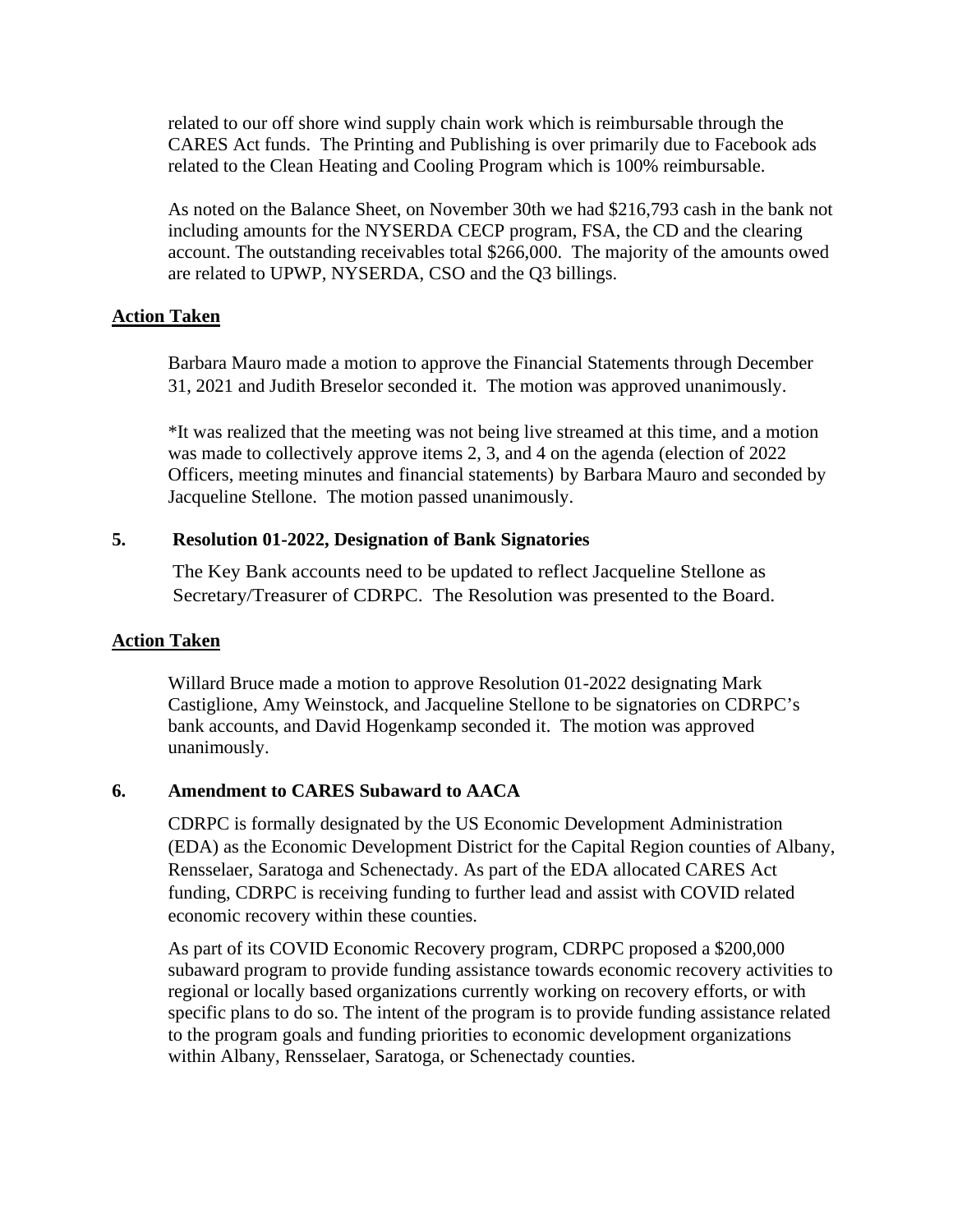Albany County identified half of its subaward allocation to be directed to the Advance Albany County Alliance (AACA). The attached scope modification changes the focus of their work to off shore wind development.

Board action is requested to endorse the modified scope with AACA.

# **Action Taken**

Lawrence Schillinger made a motion to endorse the modified scope with AACA and Willard Bruce seconded it. The motion passed unanimously.

# **7. NBRC / DOS Broadband Project Update.**

CDRPC will contract with the NYS Department of State which is allocating funding received via the Northern Border Regional Commission (NBRC) to advance broadband within the identified eligible counties of Rensselaer, Saratoga, Schenectady, and Greene Counties.

This effort is envisioned to work collaboratively and utilize currently available mapping and analysis as appropriate, including the 2021-2022 NYS DOS Statewide Broadband Assessment, local and regional planning and implementation activities. This work will prioritize focus on identified areas matching criteria of:

- least served by physical infrastructure
- least served by high-speed broadband- 25dpm
- highest poverty rate
- environmental justice areas
- potential for future economic development opportunities broadband improvement could further

The primary goal of project efforts will be to advance broadband analysis and project planning within each subject county and provide foundation for implementation efforts such as public-private partnerships, or preparation for federally funded opportunities currently or in future through Infrastructure Bill.

The board previously approved acceptance of the grant and authorized staff to identify the final scope. The general scope of work is attached, and staff are proceeding with stakeholder outreach. A portion of the funds will be dedicated to CDRPC staff time, and the remainder invested in projects that will advance broad band priorities of the counties.

# **8. 2021 Year in Review**

- There were 12 webinars in 2021.
- 4 projects were completed within the Technical Assistance Program, with 5 beginning.
- 5 school enrollment projections were completed.